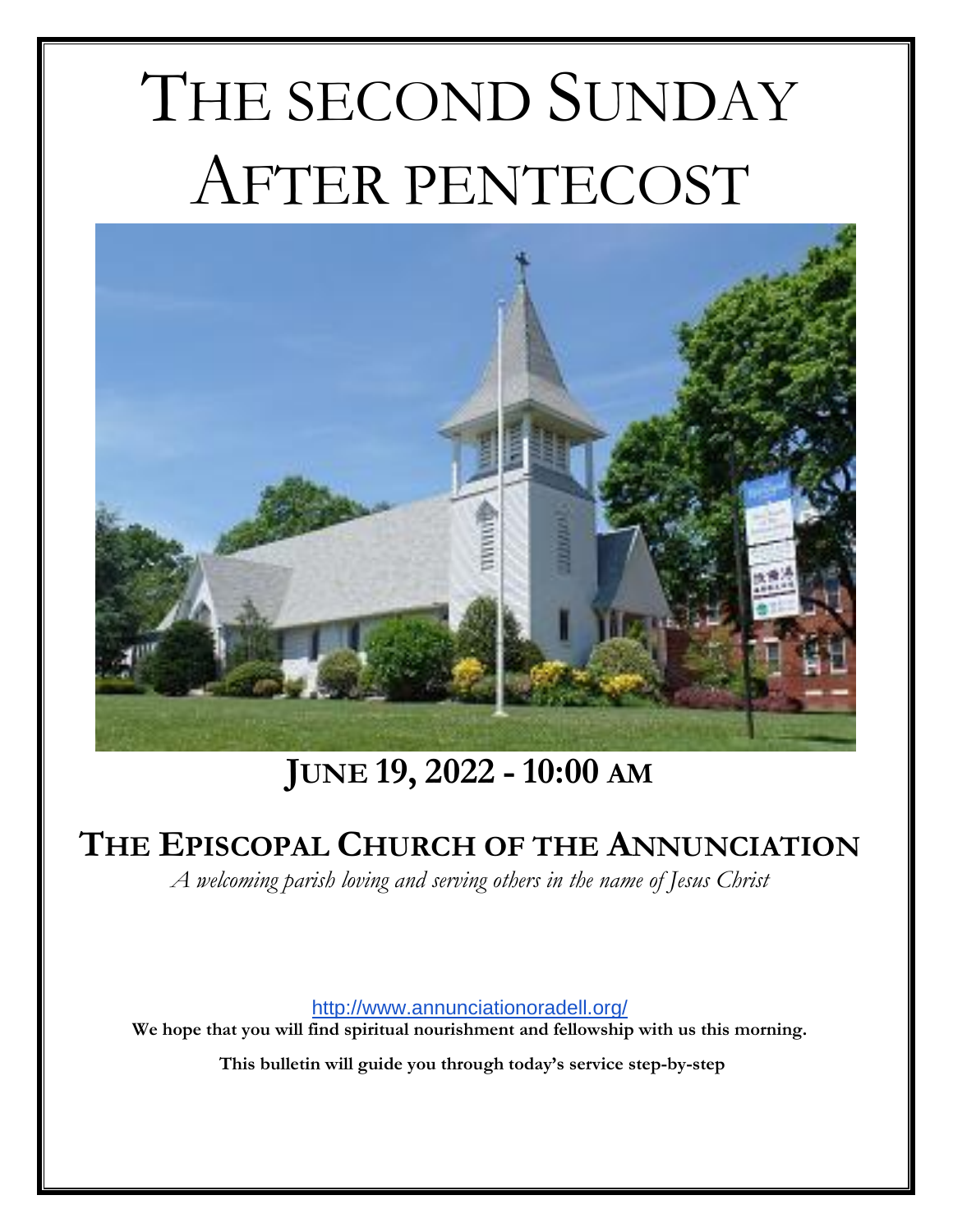# **WELCOME**

#### **Hymn 10 Every New Morning**

*The people standing, the Officiant says*

Blessed be God: Father, Son, and Holy Spirit.

*People* **And blessed be his kingdom, now and for ever. Amen.**

## **CONFESSION**

If we say that we have no sin, we deceive ourselves, and the truth is not in us. But if we confess our sins, God, who is faithful and just, will forgive our sins and cleanse us from all unrighteousness. *1 John 1:8,9*

Let us confess our sins against God and our neighbor. *Silence may be kept.*

#### *Minister and People*

**Most merciful God, we confess that we have sinned against you in thought, word and deed, by what we have done, and by what we have left undone. We have not loved you with our whole heart; we have not loved our neighbors as ourselves. We are truly sorry and we humbly repent. For the sake of your Son Jesus Christ, have mercy on us and forgive us; that we may delight in your will and walk in your ways, to the glory of your Name. Amen.**

#### *Officiant*

Almighty God have mercy on you, forgive you all your sins through our Lord Jesus Christ, strengthen you in all goodness, and by the power of the Holy Spirit keep you in eternal life. **Amen***.*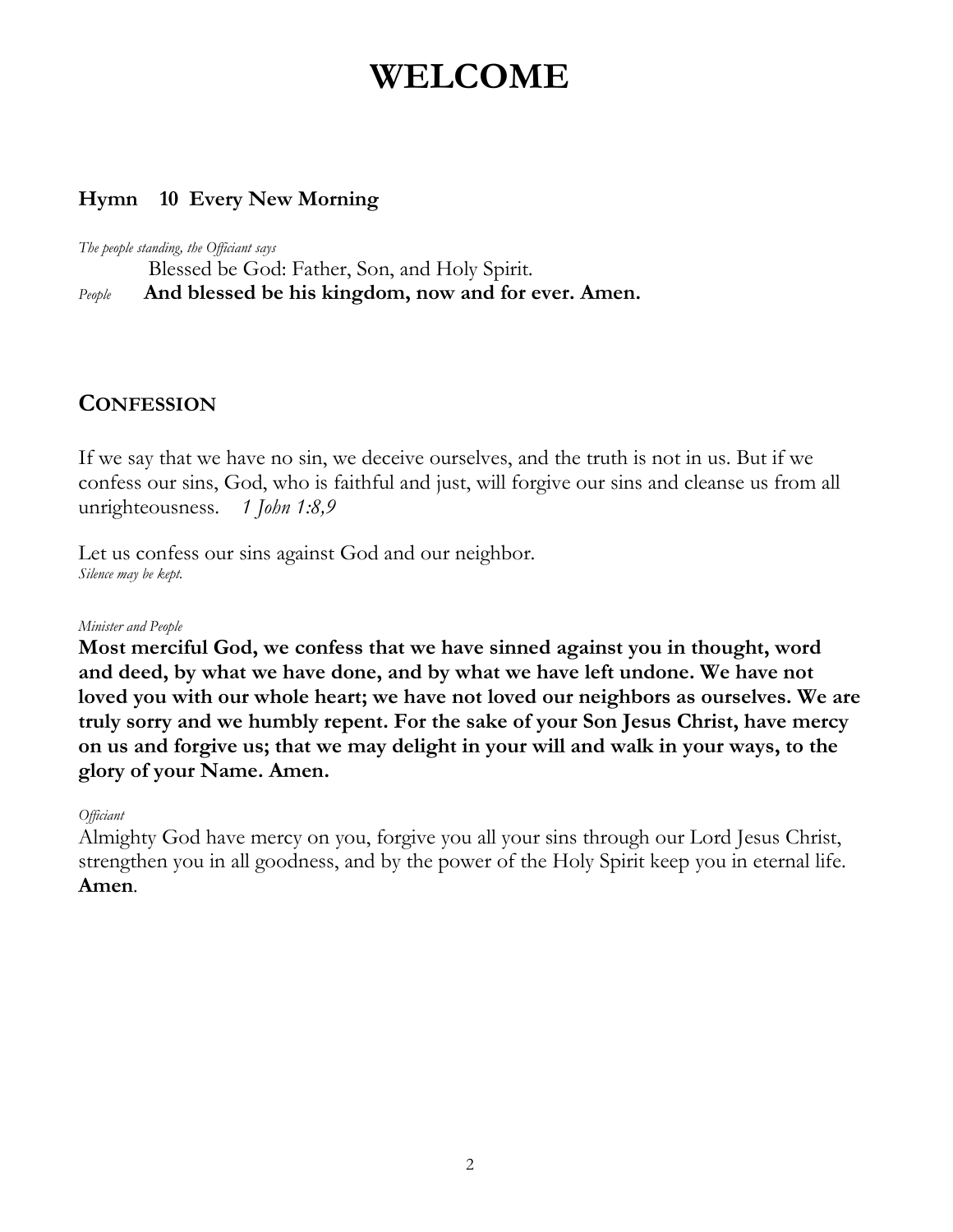#### **THE GLORIA**

Glory to God in the highest, and peace to his people on earth.

Lord God, heavenly King, almighty God and Father, we worship you, we give you thanks, we praise you for your glory.

Lord Jesus Christ, only Son of the Father, Lord God, Lamb of God, you take away the sin of the world: have mercy on us; you are seated at the right hand of the Father: receive our prayer.

For you alone are the Holy One, you alone are the Lord, you alone are the Most High, Jesus Christ, with the Holy Spirit, in the glory of God the Father. Amen

#### **A COLLECT FOR THE SECOND DAY AFTER PENTECOST**

Celebrant God be with you. **People And also with you.** Celebrant Let us pray.

O Lord, make us have perpetual love and reverence for your holy Name, for you never fail to help and govern those whom you have set upon the sure foundation of your loving-kindness; through Jesus Christ our Lord, who lives and reigns with you and the Holy Spirit, one God, for ever and ever. **Amen***.*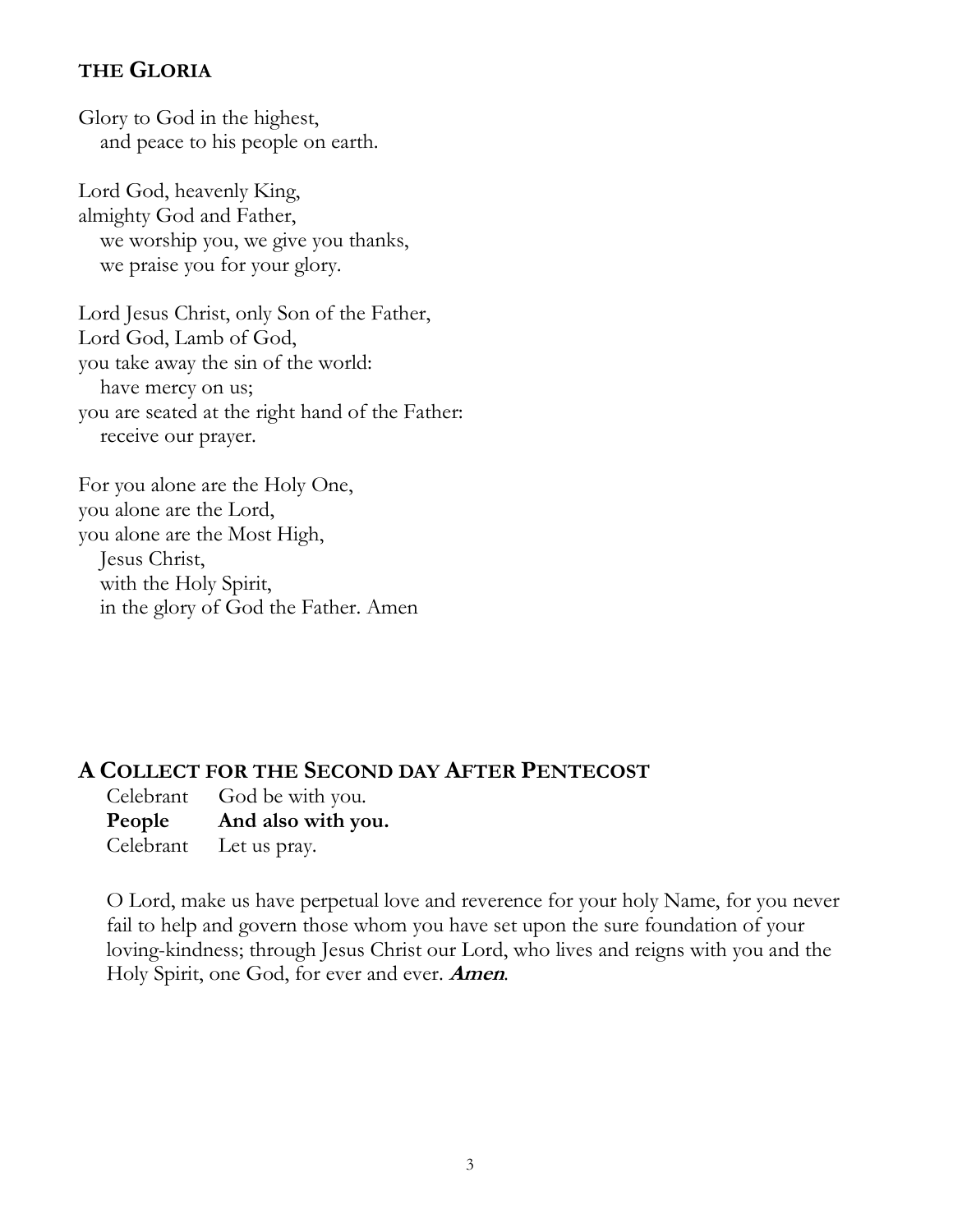#### **FIRST READING KINGS 19:1-15A**

Lector A Reading from the Book of Kings

Ahab told Jezebel all that Elijah had done, and how he had killed all the prophets with the sword. Then Jezebel sent a messenger to Elijah, saying, "So may the gods do to me, and more also, if I do not make your life like the life of one of them by this time tomorrow." Then he was afraid; he got up and fled for his life, and came to Beer-sheba, which belongs to Judah; he left his servant there.

But he himself went a day's journey into the wilderness, and came and sat down under a solitary broom tree. He asked that he might die: "It is enough; now, O Lord, take away my life, for I am no better than my ancestors." [Then he lay down under the broom tree and fell asleep. Suddenly an angel touched him and said to him, "Get up and eat." He looked, and there at his head was a cake baked on hot stones, and a jar of water. He ate and drank, and lay down again. The angel of the Lord came a second time, touched him, and said, "Get up and eat, otherwise the journey will be too much for you."] He got up, and ate and drank; then he went in the strength of that food forty days and forty nights to Horeb the mount of God. At that place he came to a cave, and spent the night there.

Then the word of the Lord came to him, saying, "What are you doing here, Elijah?" He answered, "I have been very zealous for the Lord, the God of hosts; for the Israelites have forsaken your covenant, thrown down your altars, and killed your prophets with the sword. I alone am left, and they are seeking my life, to take it away."

He said, "Go out and stand on the mountain before the Lord, for the Lord is about to pass by." Now there was a great wind, so strong that it was splitting mountains and breaking rocks in pieces before the Lord, but the Lord was not in the wind; and after the wind an earthquake, but the Lord was not in the earthquake; and after the earthquake a fire, but the Lord was not in the fire; and after the fire a sound of sheer silence. When Elijah heard it, he wrapped his face in his mantle and went out and stood at the entrance of the cave. Then there came a voice to him that said, "What are you doing here, Elijah?" He answered, "I have been very zealous for the Lord, the God of hosts; for the Israelites have forsaken your covenant, thrown down your altars, and killed your prophets with the sword. I alone am left, and they are seeking my life, to take it away." Then the Lord said to him, "Go, return on your way to the wilderness of Damascus."

Lector The word of the Lord. **People Thanks be to God.**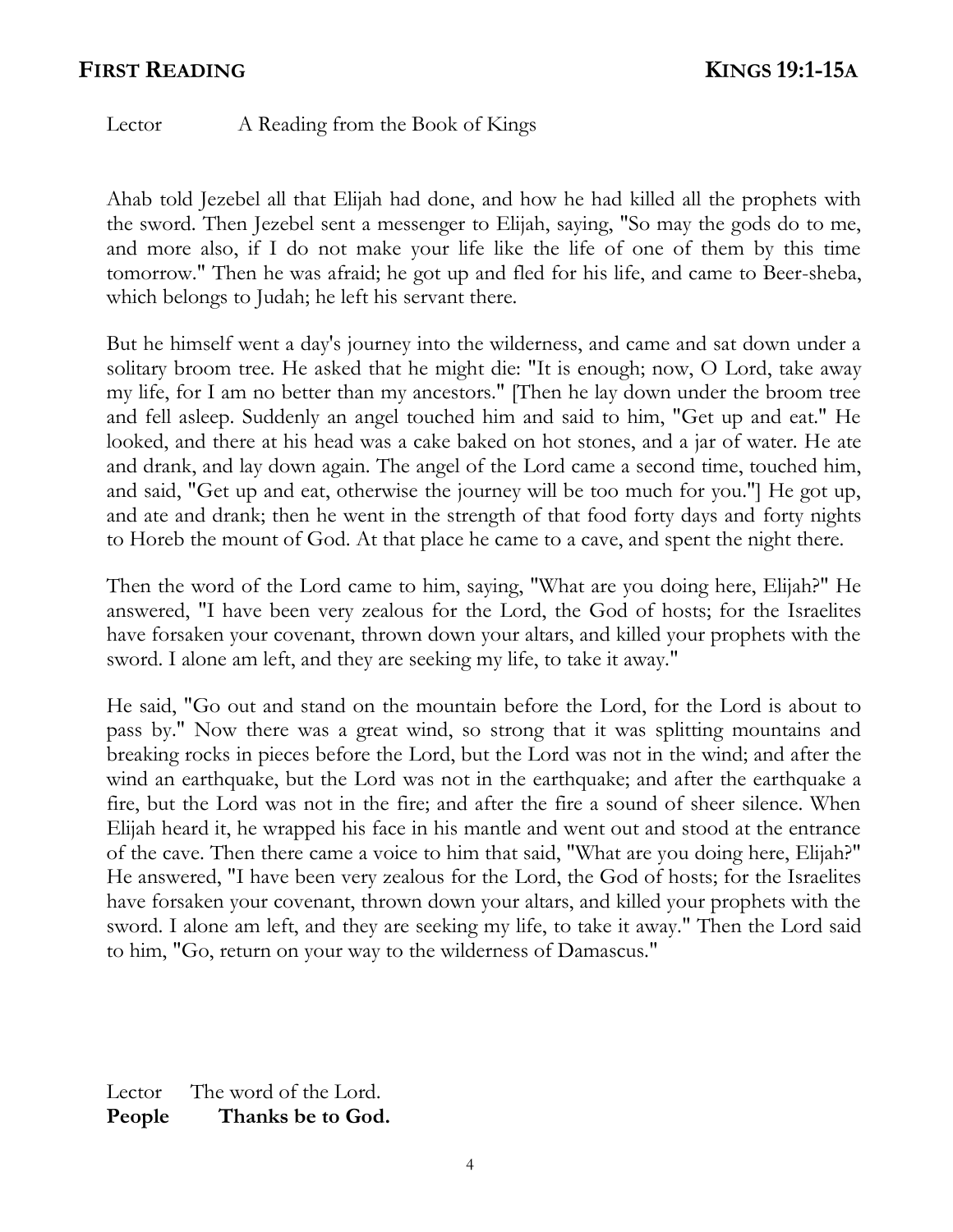#### **PSALM 42** *read responsively*

As the deer longs for the water-brooks, \* so longs my soul for you, O God.

My soul is athirst for God, athirst for the living God; \* when shall I come to appear before the presence of God?

My tears have been my food day and night, \* while all day long they say to me, "Where now is your God?"

I pour out my soul when I think on these things: \* how I went with the multitude and led them into the house of God,

With the voice of praise and thanksgiving, \* among those who keep holy-day.

Why are you so full of heaviness, O my soul? \* and why are you so disquieted within me?

Put your trust in God; \* for I will yet give thanks to him, who is the help of my countenance, and my God.

My soul is heavy within me; \* therefore I will remember you from the land of Jordan, and from the peak of Mizar among the heights of Hermon.

One deep calls to another in the noise of your cataracts; \* all your rapids and floods have gone over me.

The Lord grants his loving-kindness in the daytime; \* in the night season his song is with me, a prayer to the God of my life.

I will say to the God of my strength, "Why have you forgotten me? \* and why do I go so heavily while the enemy oppresses me?"

While my bones are being broken, \* my enemies mock me to my face;

All day long they mock me \* and say to me, "Where now is your God?"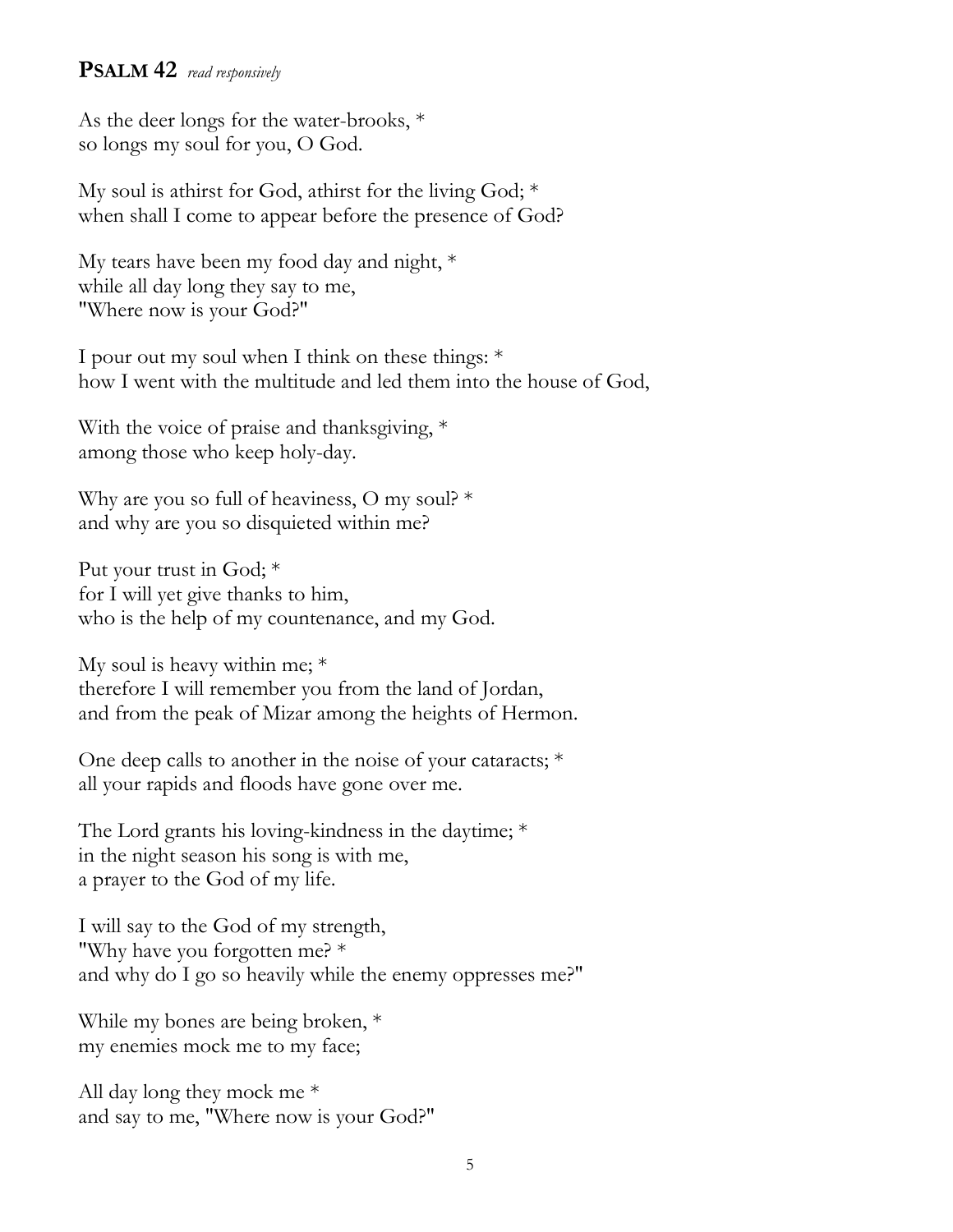Why are you so full of heaviness, O my soul?  $*$ and why are you so disquieted within me?

Put your trust in God; \* for I will yet give thanks to him, who is the help of my countenance, and my God.

*And*

#### **PSALM 43** *read responsively*

Give judgment for me, O God, and defend my cause against an ungodly people; \* deliver me from the deceitful and the wicked.

For you are the God of my strength; why have you put me from you? \* and why do I go so heavily while the enemy oppresses me?

Send out your light and your truth, that they may lead me, \* and bring me to your holy hill and to your dwelling;

That I may go to the altar of God, to the God of my joy and gladness; \* and on the harp I will give thanks to you, O God my God.

Why are you so full of heaviness, O my soul? \* and why are you so disquieted within me?

Put your trust in God; \* for I will yet give thanks to him, who is the help of my countenance, and my God.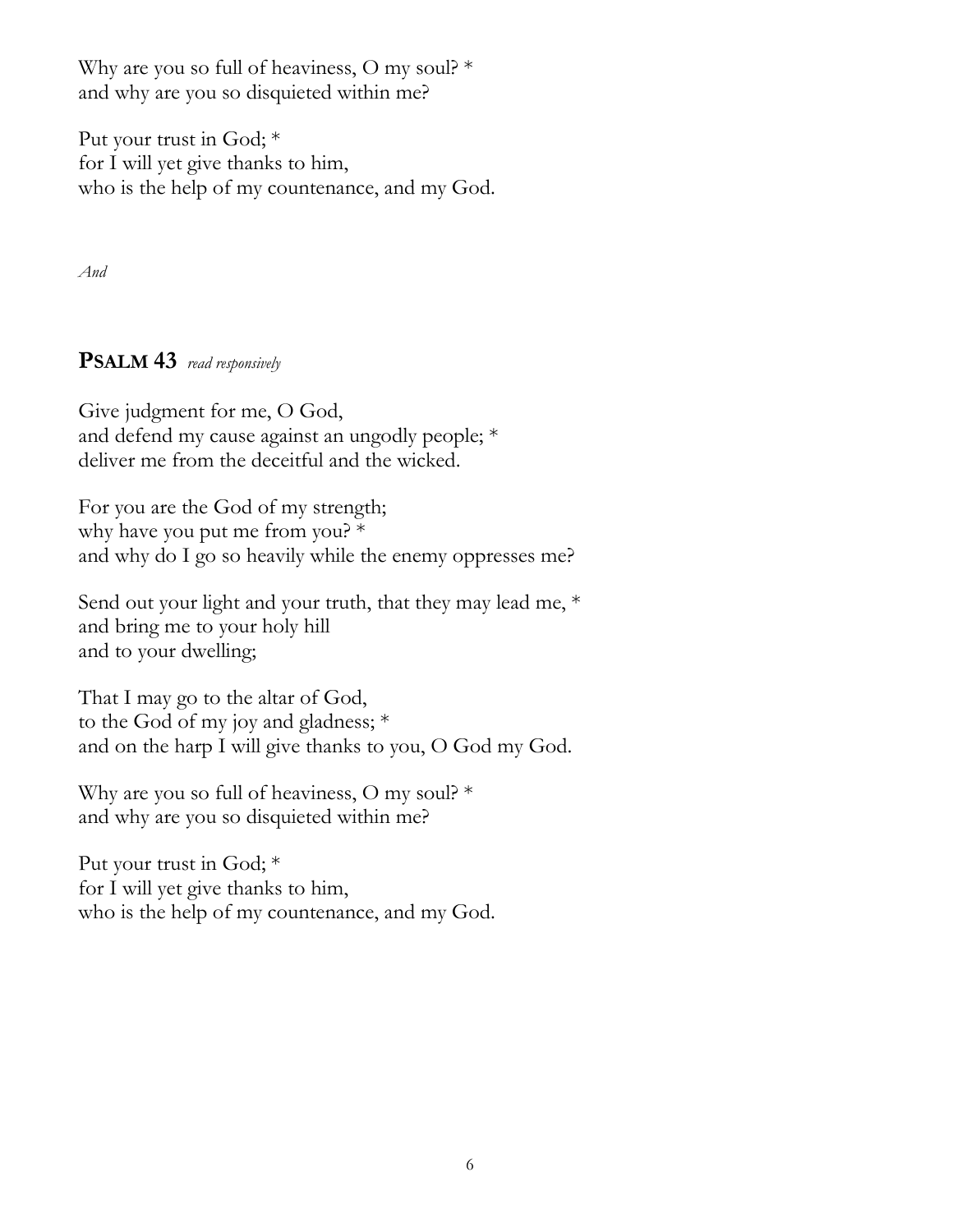Lector A reading from Galatians

Now before faith came, we were imprisoned and guarded under the law until faith would be revealed. Therefore the law was our disciplinarian until Christ came, so that we might be justified by faith. But now that faith has come, we are no longer subject to a disciplinarian, for in Christ Jesus you are all children of God through faith. As many of you as were baptized into Christ have clothed yourselves with Christ. There is no longer Jew or Greek, there is no longer slave or free, there is no longer male and female; for all of you are one in Christ Jesus. And if you belong to Christ, then you are Abraham's offspring, heirs according to the promise.

 Lector The word of the Lord  **People Thanks be to God.**

#### **Hymn 416 For the Beauty of the Earth**

#### **THE HOLY GOSPEL LUKE 8:26-39**

Celebrant The Holy Gospel of our Savior Jesus Christ according to Luke **People Glory to you, Lord Christ.**

Jesus and his disciples arrived at the country of the Gerasenes, which is opposite Galilee. As he stepped out on land, a man of the city who had demons met him. For a long time he had worn no clothes, and he did not live in a house but in the tombs. When he saw Jesus, he fell down before him and shouted at the top of his voice, "What have you to do with me, Jesus, Son of the Most High God? I beg you, do not torment me" -- for Jesus had commanded the unclean spirit to come out of the man. (For many times it had seized him; he was kept under guard and bound with chains and shackles, but he would break the bonds and be driven by the demon into the wilds.) Jesus then asked him, "What is your name?" He said, "Legion"; for many demons had entered him. They begged him not to order them to go back into the abyss.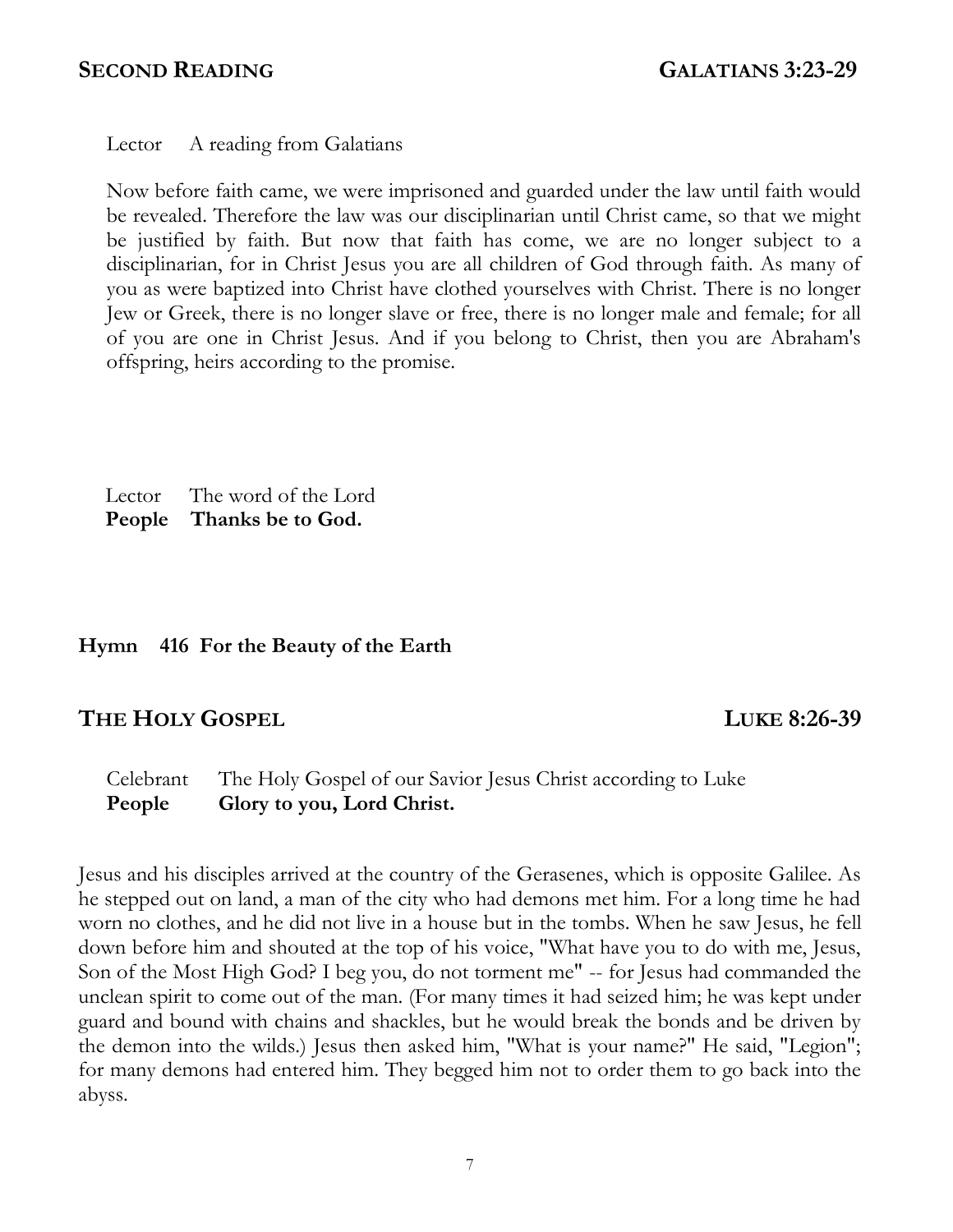Now there on the hillside a large herd of swine was feeding; and the demons begged Jesus to let them enter these. So he gave them permission. Then the demons came out of the man and entered the swine, and the herd rushed down the steep bank into the lake and was drowned.

When the swineherds saw what had happened, they ran off and told it in the city and in the country. Then people came out to see what had happened, and when they came to Jesus, they found the man from whom the demons had gone sitting at the feet of Jesus, clothed and in his right mind. And they were afraid. Those who had seen it told them how the one who had been possessed by demons had been healed. Then all the people of the surrounding country of the Gerasenes asked Jesus to leave them; for they were seized with great fear. So he got into the boat and returned. The man from whom the demons had gone begged that he might be with him; but Jesus sent him away, saying, "Return to your home, and declare how much God has done for you." So he went away, proclaiming throughout the city how much Jesus had done for him.

#### Celebrant The Gospel of Jesus Christ. People Praise to you, Lord Christ.

**SERMON** the Reverend Okwunna Nwogu

#### **SILENCE FOR REFLECTION**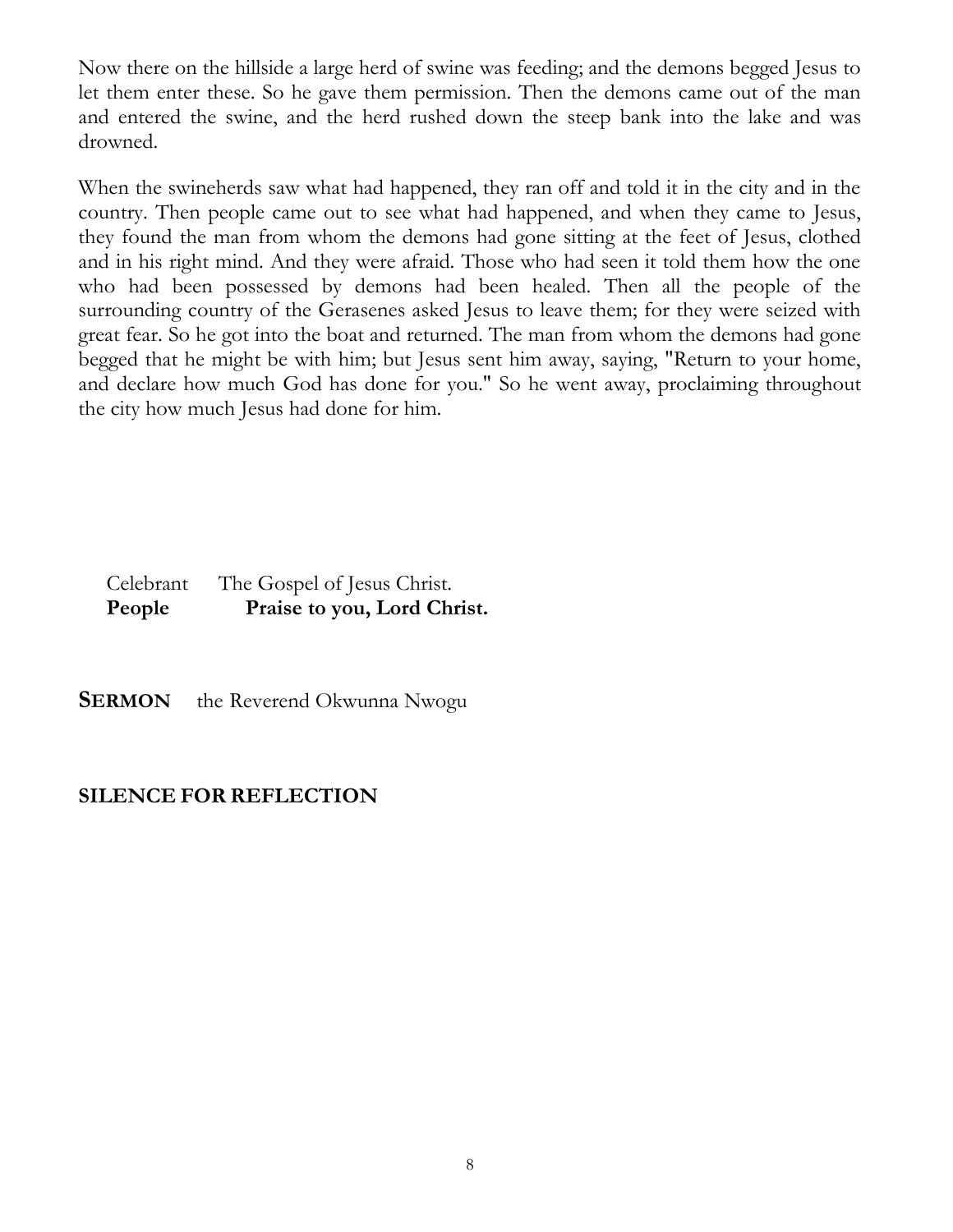#### **THE NICENE CREED**

- We believe in one God, the Father, the Almighty, maker of heaven and earth, of all that is, seen and unseen.
- We believe in one Lord, Jesus Christ, the only Son of God, eternally begotten of the Father, God from God, Light from Light, true God from true God, begotten, not made, of one Being with the Father. Through him all things were made. For us and for our salvation he came down from heaven: was incarnate of the Holy Spirit and the Virgin Mary and became truly human. For our sake he was crucified under Pontius Pilate; he suffered death and was buried. On the third day he rose again in accordance with the Scriptures; he ascended into heaven and is seated at the right hand of the Father. He will come again in glory to judge the living and the dead, and his kingdom will have no end.
- We believe in the Holy Spirit, the giver of life, who proceeds from the Father. Who with the Father and the Son is worshiped and glorified. Who has spoken through the prophets.

We believe in one holy catholic and apostolic Church. We acknowledge one baptism for the forgiveness of sins. We look for the resurrection of the dead, and the life of the world to come.

#### **THE PRAYERS OF THE PEOPLE** *(Form 3 BCP,p. 387)*

*Leader*

Father, we pray for your holy Catholic Church; **That we all may be one.**

Grant that every member of the Church may truly and humbly serve you; **That your Name may be glorified by all people.**

We pray for all bishops, priests, and deacons; **That they may be faithful ministers of your Word and Sacraments.**

We pray for all who govern and hold authority in the nations of the world; **That there may be justice and peace on the earth.** Give us grace to do your will in all that we undertake; **That our works may find favor in your sight.**

Have compassion on those who suffer from any grief or trouble; **That they may be delivered from their distress.**

Give to the departed eternal rest. **Let light perpetual shine upon them.**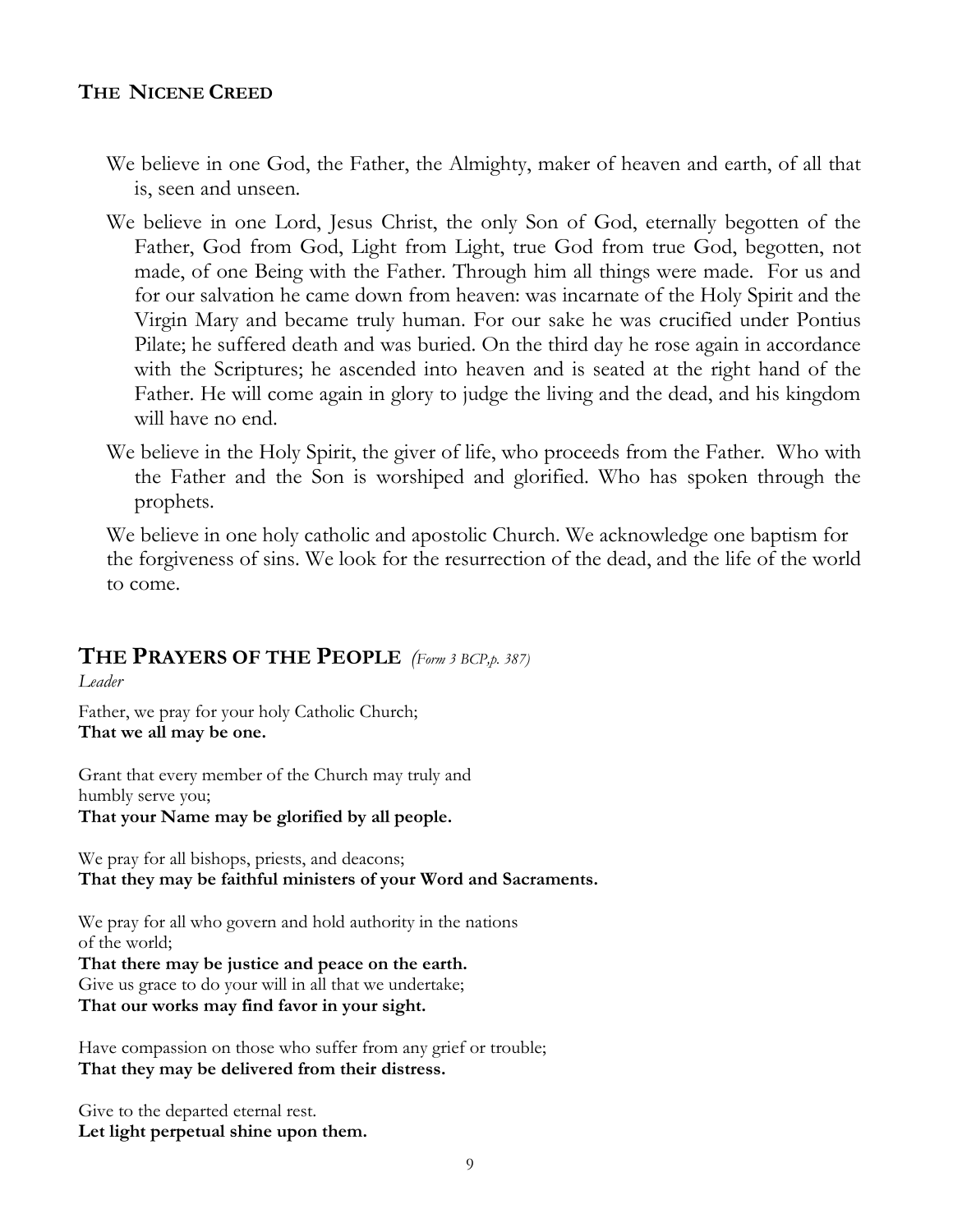#### We praise you for your saints who have entered into joy; **May we also come to share in your heavenly kingdom.**

Let us pray for our own needs and those of others.

We pray especially for or all those who are suffering during this pandemic, for all victims of COVID-19. We also pray for all those providing care at this time, that you may safeguard them as they work on our behalf.

**We pray especially for…the people of Ukraine and the people of the bordering countries coming to their aide. We pray for the innocent people and community of Buffalo, the students and teachers who needlessly lost their lives at Robb Elementary School, the families and entire community of Uvalde, Texas. And for all those effected in the over 200 mass shootings in this country so far this year. And for:**

**Kate** Bondy, **Karen** Brusati**, Karen** Bullen**, Marjorie** Considine**, Isabelle** Corbelan**, Muriel** Depken, **Alejandra** DelRiego**, Alexander, Edward** Ester**, Jackie** Flanagan**, Mildred** Flemming**, Rosie** Flippo**, Loretta** Giordano, **Penny** Gibson**, Diane** Holdsworth**, Susan** Itaas**, Jake, Kathi, Kristie, Mary** Kennedy**, Nicky** LaSaracina**, Svime** Leo**, the family of Eleanor Lowell- Charles** Lowell**, Saul and Karen Luchs, Louis** Luglio, **Alison** Oliff and her fiance **Stephen** Sanchez, **Jill** Macker**, Barbara** Maggio**, Louise**  Malusis**, Jospehine** Marino**, Danielle and Michael** Marino**, Sue and Frank** Merritt**, Bogdan**  Orzechowski**, Jake** Oshires**, Tony** Panico**, Brenda** Rooney, **Shira** Shatzkes**, Gloria** Slaman**, Madison**  Stager**, the family of Angelina** Tanion- **Dion, Virgilyn, Che, Dan, Rose** Turso**, Lucille** Volmer**, Sorina**  Yang.

#### **A PRAYER FOR UKRAINE**

*Attributed to Archbishop Justin Welby and Archbishop Stephen Cottrell*

God of peace and justice, we pray for the people of Ukraine today. We pray for peace and the laying down of weapons. We pray for all those who fear for tomorrow, that your Spirit of comfort would draw near to them. We pray for those with power over war or peace, for wisdom, discernment and compassion to guide their decisions. Above all, we pray for all your precious children, at risk and in fear, that you would hold and protect them. We pray in the name of Jesus, the Prince of Peace. Amen.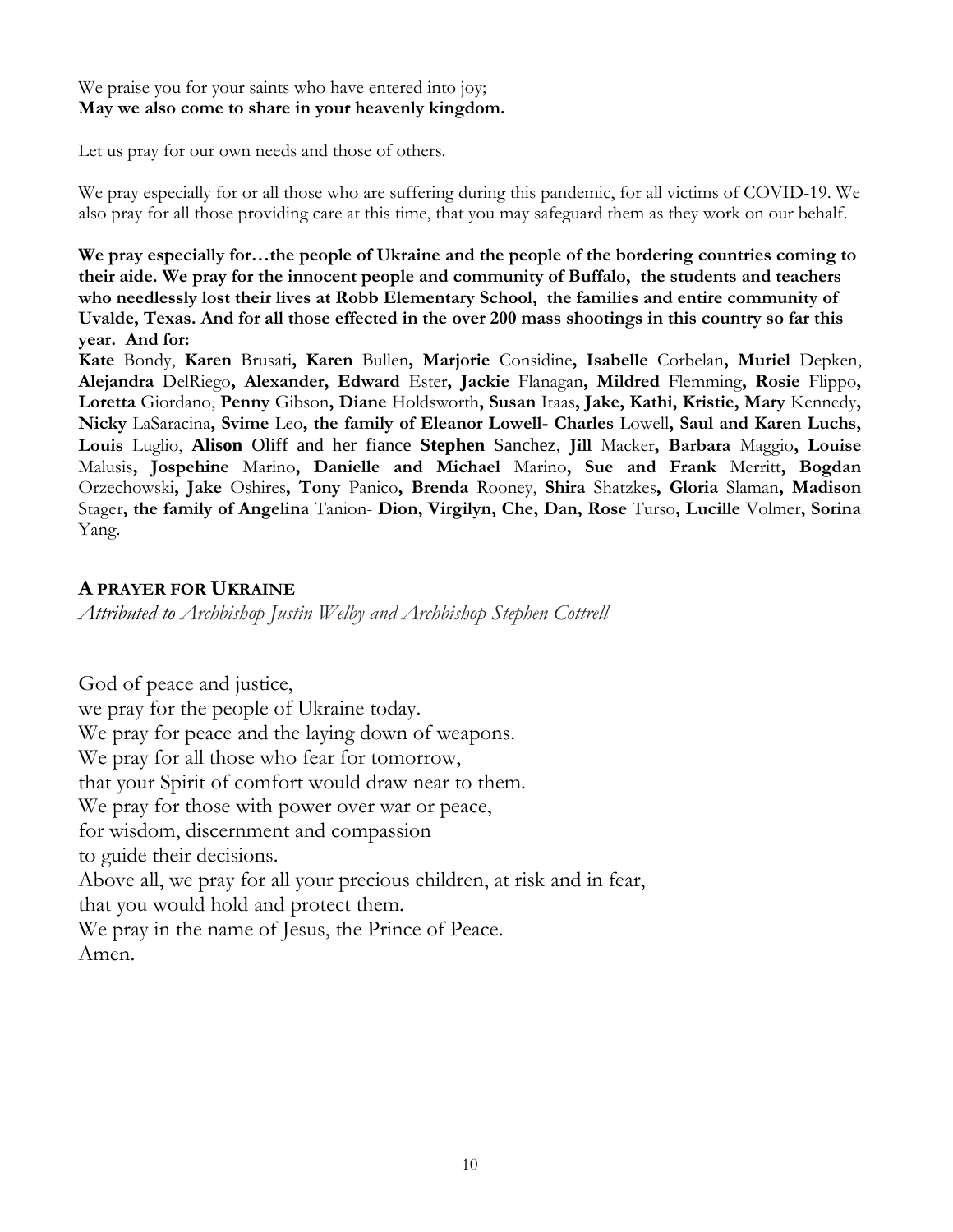#### **A PRAYER FOR TEXAS AND ALL OTHER VICTIMS OF MASS SHOOTING**

God our deliverer, gather our horror, anger, and sadness at the death of children and teachers at Robb Elementary School into the compass of your wisdom and strength, that through the night we may seek and do what is right, and when morning comes trust ourselves to your cleansing justice and new life. Amen. *(Adapted from* Enriching our Worship 2*, p. 143)*

Heavenly Father, you have promised to hear what we ask in the Name of your Son: Accept and fulfill our petitions, we pray, not that we ask in our ignorance, nor as we deserve

### **THE PEACE**

Celebrant The peace of the Lord be always with you. **People And also with you.**  *Then the Ministers and People may greet one another in the name of the Lord.*

#### **CELEBRATIONS/ANNOUNCEMENTS**

#### **OFFERTORY**

Walk in love, as Christ loved us and gave himself for us, an offering and sacrifice to God. *Ephesians 5:2 (please place your offering in the alms basin)*

**DOXOLOGY-** *hymn 380, verse 3*

*(A Prayer for Those Who Cannot Receive Communion )*

Blessed Jesus, we believe that you are truly present in the Holy Sacrament, and we pray you to come into the hearts of those who cannot receive this morning. We unite ourselves with you and embrace you with all our hearts, our souls, and our minds. Let noting separate us from you. Let us serve you in this life until, by your grace, we come to your glorious kingdom and unending peace. Amen.

#### **<sup>T</sup>HE COMMUNION SERVICE** *begins on page 361*

#### **PRAYER OF THANKSGIVING** *(P.365)*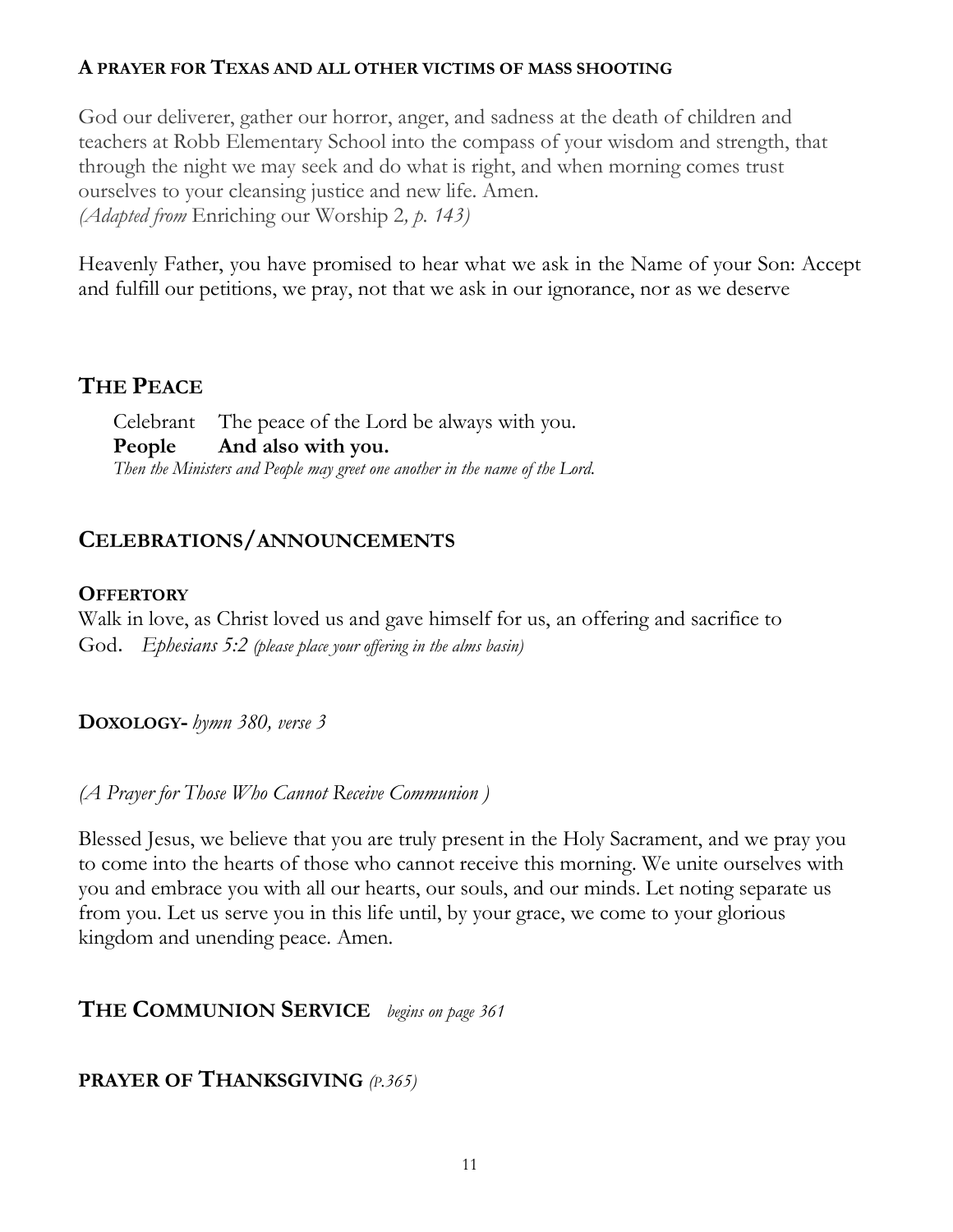## **THE BLESSING**

**Hymn 393 I sing a song of the Saints of God**

**DISMISSAL**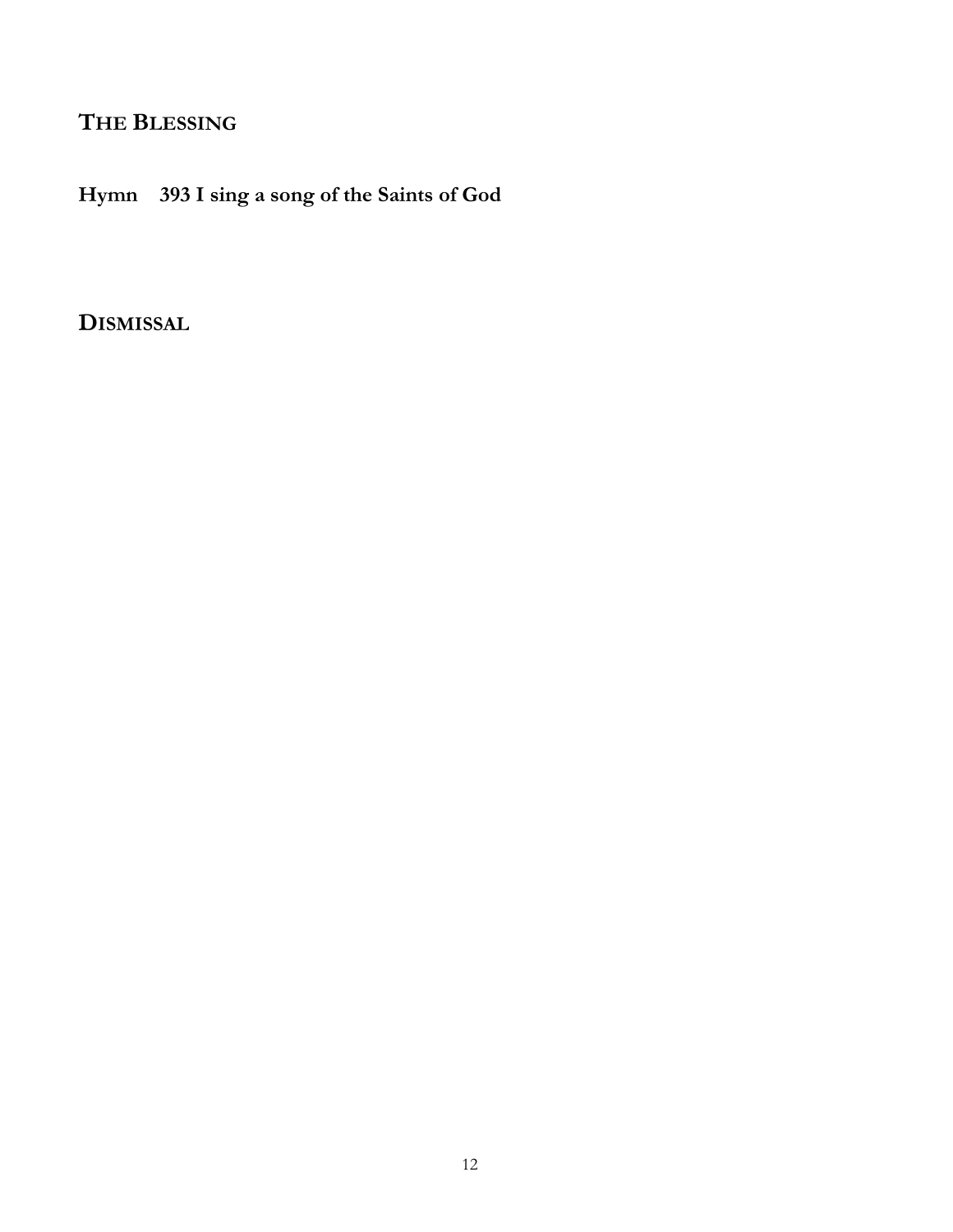### **ANNOUNCEMENTS**

**Outreach Fund:** Donations to the Outreach Fund will be designated for the Benedict of Nursia District Project for Ukrainian Relief. All funds will go to Episcopal Relief & Development to help the people of Ukraine. The district is asking each church to donate \$300 by summer's end. Please contribute to this worthy and much needed cause. You can make a donation via check, or as noted above, on our website. Just select "Outreach" and the amount you would like to donate. If you, or someone you know, is in need, please inform Warden Rahul Dass. The Laura Fund and the Rector's Discretionary Account are parish resources directed by the Clergy & Vestry, and may be available when needed. Additional contributions can be made to these funds payable to Church of the Annunciation with Laura Fund or RDF on the memo line.

#### **UKRAINIAN RELIEF**

Our Church District, Benedict of Nursia, will be raising funds for Ukrainian relief through Episcopal Relief & Development this summer. Each church is being asked to donate \$300 dollars. Please contribute to this worthy and much needed cause.

#### **STEWARDSHIP**

We now have the ability to accept credit card and e-check payments on our website via a secure program provided by Vanco, and used across our diocese. It is so easy to use, and you can set up your pledge to pay automatically, or donate to our outreach fund. Just go to this page on our website and click the Donate button:

[https://www.annunciationoradell.org/support-us.html](about:blank)

or mail them to: Church of the Annunciation co/ David Dziemian, Treasurer 343 Kinderkamack Rd. Oradell, NJ 07649

#### **VOLUNTEERS NEEDED FOR HABITAT FOR HUMANITY'S RESTORE**

We are organizing a day or two, where volunteers from Annunciation work at Habitat for Humanity's ReStore in Westwood (121 Carver Ave). It could be a day, Monday through Saturday, 9:45-3:30, although shorter availability can work as long as it's a minimum of two hours.

Volunteer job options vary such as customer support, phones, grounds or loading dock. Anyone interested can text or call Liz Rooney at 201-310-3139.

#### **VIRTUAL BIBLE STUDY**

Our Virtual Bible Study meets every Wednesday evening at 8:00 pm. **Zoom 821 1714 1508 passcode 087975** Pastor Karen leads the interactive discussion which consists of scripture readings and prayers. We warmly welcome anyone from our sister church St. Matthews to join us! Feel free to invite others that may be interested in joining in our group discussion. Hope to see you all at Bible Study! Blessings- Pastor Karen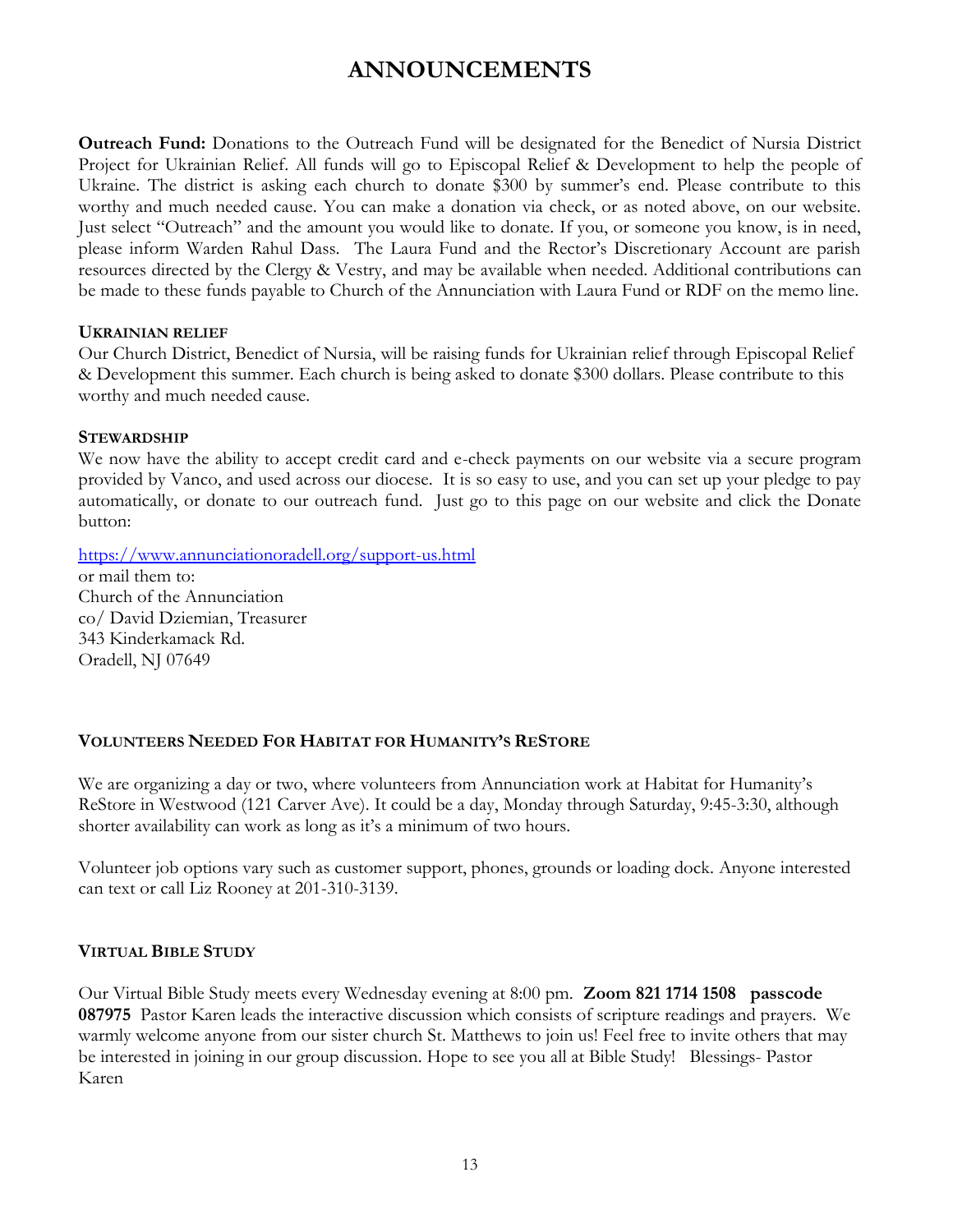#### **WORSHIP SCHEDULE First Sunday of the Month**: Liturgy of the Word Led by Pastor Karen **Second Sunday:** Attend Worship At Another Church *(we will share our experiences on the following week during our virtual coffee hour)* **Third Sunday:** Liturgy of the Word led by Grace Oliff **Fourth Sunday:** Liturgy of the Word led by Sue Dziemian

#### **WE NEED YOU!**

We are working collaboratively to re-engage the mission and ministry of this church. We need all hands on deck to overcome a nearly \$2,000/month deficit, and to energize our gospel call in Oradell. Everyone needs to commit to one or more of the following efforts: evangelism, fundraising, outreach and stewardship. Please contact Rahul Dass to sign up if you have not done so already.

#### **CHECK US OUT!**

We are now on many social media platforms. Check out our new website, our Facebook page, or find us on Instagram & Twitter:

[https://www.annunciationoradell.org/](about:blank) [https://www.facebook.com/AnnunciationOradell](about:blank) [https://twitter.com/AnnunciationO](about:blank) [https://www.instagram.com/annunciationoradell/](about:blank)

#### **AROUND THE DIOCESE**

#### **ONLINE WORSHIP RESOURCES**

On the Sundays that we will not be holding a virtual worship service for our own church, here are several resources to choose from if you are looking for another place to "attend" on those Sunday mornings.

- Here is a full list of the churches in our diocese that have submitted their online resources: [https://dioceseofnewark.org/covid-19/worship](about:blank)
- Ways to practice faith at home: [https://dioceseofnewark.org/resource-general/ways-practice-faith-home](about:blank)
- Holy Eucharist at Washington National Cathedral via Youtube or Facebook (11:15am on Sundays):
	- [https://cathedral.org/event/holy-eucharist](about:blank)
- The Cathedral Church of St. John the Divine is hosting Morning and Evening Prayer daily via Zoom and a live streamed Sunday service at 11am. [https://www.stjohndivine.org/calendar/](about:blank)

To enhance your weekly devotions and prayer, here are some helpful resources, that include a downloadable BCP:

[Virtual Resources for Devotion and Prayer](about:blank)



For information on all that is happening in the Diocese of Newark, go to the website: [https://dioceseofnewark.org/](about:blank)

There you can sign up to receive important news, events and seasonal meditations from your diocese.